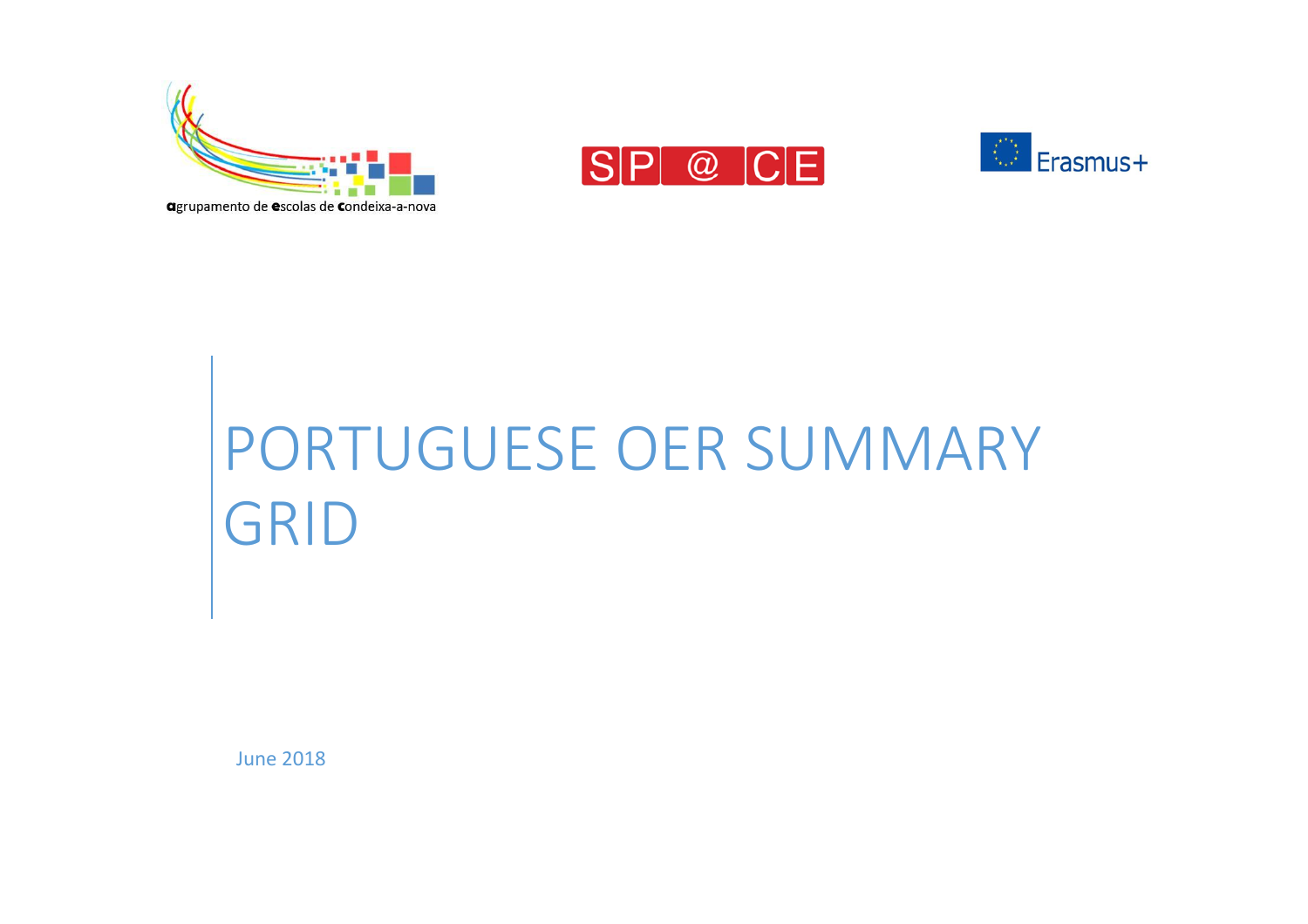## OER Summary Grid

While collecting OER keep track of the resources selected. The summary grid will allow you to have a clear overview of the subject area explored, of the amount and type of resources collected and those still needed. Furthermore, the OER Summary grid provide a snapshot of the SAPCE OER repertory.

| <b>Subject</b>                                                                      | <b>OER description and link</b>                                                                                                                                                                                                                                                                                                                                                                                | Resource type                                     |
|-------------------------------------------------------------------------------------|----------------------------------------------------------------------------------------------------------------------------------------------------------------------------------------------------------------------------------------------------------------------------------------------------------------------------------------------------------------------------------------------------------------|---------------------------------------------------|
| 1.1 General knowledge<br>of the phenomenon,<br>definition, incidence,<br>statistics | http://www.e-konomista.pt/artigo/cyberbullying/<br>Newspaper article describing the cyberbullying phenomena, referring to<br>some statistic data, law and regulations,<br>published in June 2017.                                                                                                                                                                                                              | Web page                                          |
|                                                                                     | /http://seguranet.mooc.dge.mec.pt/modulo-1/<br>Online training course in MOOC format designed for all school<br>professionals, namely teachers, psychologist and other professionals<br>interested in this topic of online safety at school, set up in 2014.                                                                                                                                                   | Courseware material (lesson or<br>module or unit) |
|                                                                                     | https://segurancaedefesa.blogs.sapo.pt/112935.html<br>This is a training coursebook about cyberbullying planned according to<br>the European project of Cybertraining designed to help professionals who<br>work not only with young people, but also with parents and schools, in<br>order to guide, support and provide resources as a way to help<br>preventing and fighting this issue, published in 2013. | Courseware material (lesson or<br>module or unit) |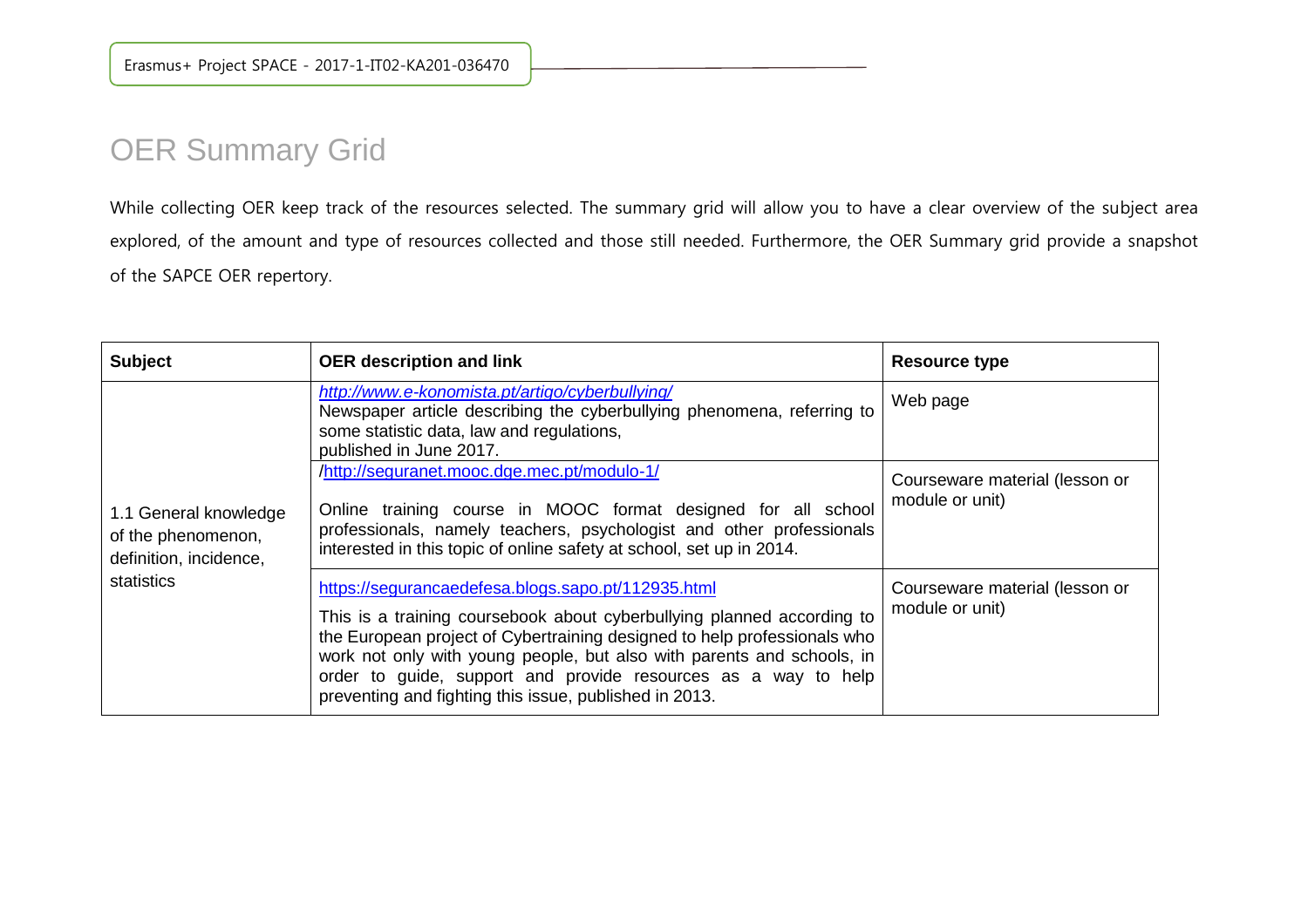|                                                                                      | https://www.internetsegura.pt/riscos-e-prevencoes/cyberbullying<br>In 2011, the project Internet Segura (Safe Internet) was created in order<br>to provide important information training and interactive contents<br>associated to the use of the Internet and to implement actions so that<br>people can safely use the internet.                                                                                                                                                            | Web page                                          |
|--------------------------------------------------------------------------------------|------------------------------------------------------------------------------------------------------------------------------------------------------------------------------------------------------------------------------------------------------------------------------------------------------------------------------------------------------------------------------------------------------------------------------------------------------------------------------------------------|---------------------------------------------------|
| 1.2 Characteristics of<br>cyberbullying, roles and<br>profiles of people<br>involved | https://repositorio.ipcb.pt/handle/10400.11/2167<br>MBA Project work on Social Intervention in schools- Specialization in<br>Children, Young People at risk, by Madalena I. M. Ferreira.                                                                                                                                                                                                                                                                                                       |                                                   |
|                                                                                      | http://www.scielo.mec.pt/scielo.php?script=sci_arttext&pid=S0874-<br>55602016000200011<br>In this paper, the researcher explored the differences in the responses of<br>adolescent boys and girls, as victims or perpetrators of cyberbullying, in a<br>Portuguese study involving 1683 boys and 1837 girls from the 6th,<br>8th and 11th years in 23 schools.                                                                                                                                 | Paper, article                                    |
|                                                                                      | https://www.researchgate.net/publication/307977158_Cyberbullying_incid<br>encia consequencias e contributos para o diagnostico no ensino su<br>perior<br>Paper presented in the Seminar "Cyberbullying: do diagnóstico à<br>prevenção" in which this issue viewed as offensive, threatening and<br>causing discomfort, calculated and repetitive using the new technological<br>means of communication, provoking situations of discomfort among all<br>stakeholders in the education context. | Paper, article                                    |
| 2.1 Identification of<br>cyberbullying situations                                    | http://revistas.rcaap.pt/interaccoes/article/view/409/363<br>In order to combat the problem of cyberbullying, this handbook written in<br>2009 by Professors of Psychology helps specialists dealing with young<br>people, parents and schools, as a way to offer guidance, support and<br>resources and thus contribute to prevent and fight this problem.                                                                                                                                    | Courseware material (lesson or<br>module or unit) |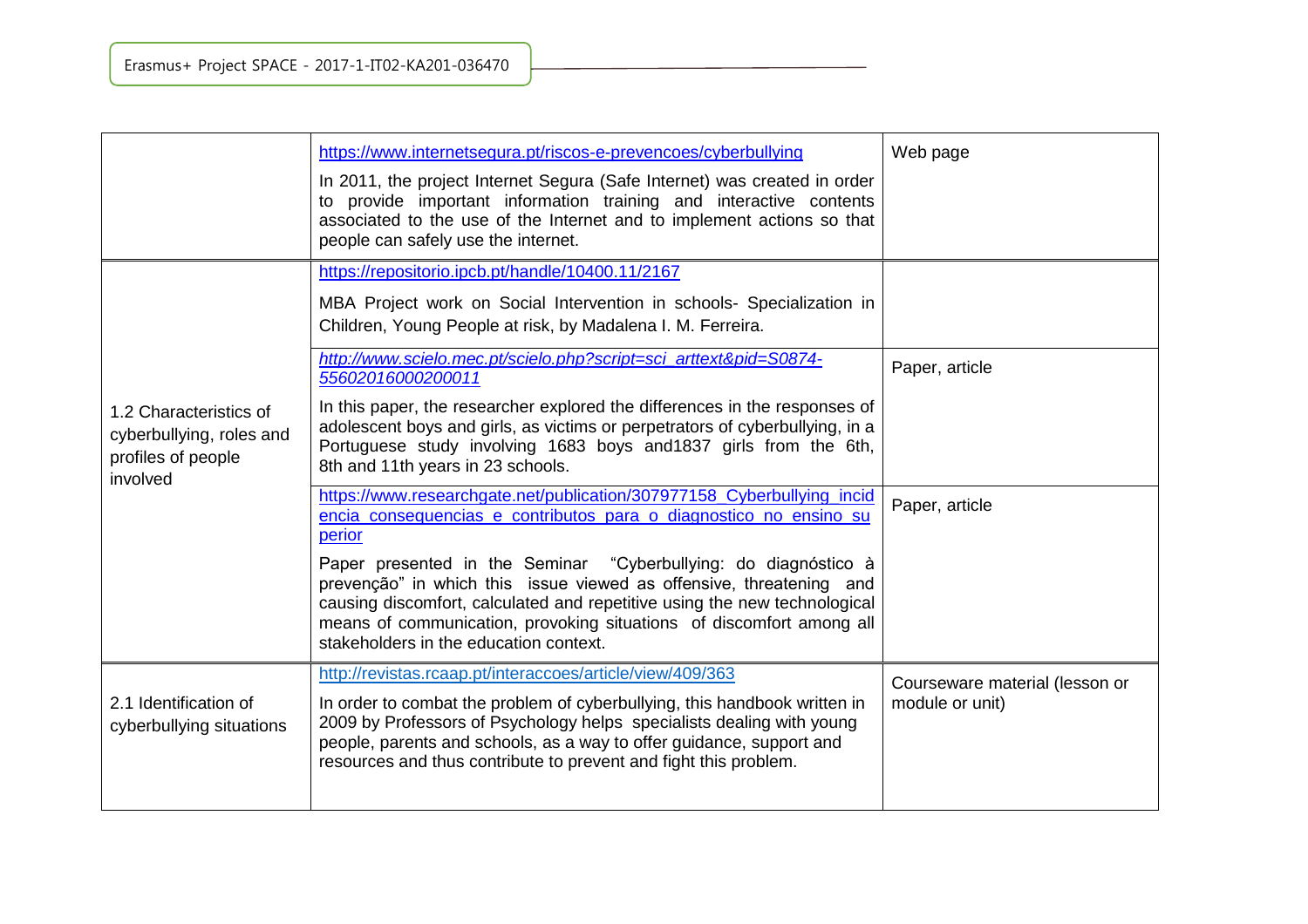|                                                  | https://www.internetsegura.pt<br>Since 2011, the Safe Internet Centre presents a set of videos where<br>several situations about the dangers of posting private information on the<br>Internet, its consequences and advice on how to use safely the Internet.                                                                                               | Web page containing important<br>videos                                              |
|--------------------------------------------------|--------------------------------------------------------------------------------------------------------------------------------------------------------------------------------------------------------------------------------------------------------------------------------------------------------------------------------------------------------------|--------------------------------------------------------------------------------------|
|                                                  | http://www.apavparajovens.pt/pt/go/o-que-e7<br>This is a website where it is possible to find useful and practical<br>information in order to help young people to better understand different<br>forms of violence, also providing important information on how to protect<br>themselves in case they are victims of some type of violence or crime.        | Website                                                                              |
|                                                  | https://www.platanoeditora.pt/?q=C/BOOKSSHOW/cyberbullying-um-<br>guia-para-pais-e-educadores<br>This book wil be a guide to help identifying, preventing, intervening and<br>fighting this issue of cyberbullying, designed for helping parents, teachers<br>and other education professionals.                                                             | <b>Book</b>                                                                          |
| 2.2 Planning training and<br>information actions | https://www.up2europe.eu/european/projects/beat-cyberbullying-<br>embrace-safer-cyberspace_106327.html<br>Researchers from various countries have developed ways of fighting<br>cyberbullying, namely online guides for students, parents, schools and an<br>online videogame within the European project "Beat Cyberbullying:<br>embrace safer cyberspace". | Courseware material (lesson or<br>module or unit) and Game or<br>interactive content |
|                                                  | http://revistas.rcaap.pt/interaccoes/article/view/409/363<br>In this paper the authors describe the research on cyberbullying and its<br>main features, the actions to prevent and tackle cyberbullying, in the<br>national context, and the main conclusions of the international research.                                                                 | Paper, article                                                                       |
| 2.3 Developing<br>integrated approaches          | https://www.platanoeditora.pt/?q=C/BOOKSSHOW/cyberbullying-um-<br>guia-para-pais-e-educadores<br>This book wil be a guide to help identifying, preventing, intervening and                                                                                                                                                                                   | <b>Book</b>                                                                          |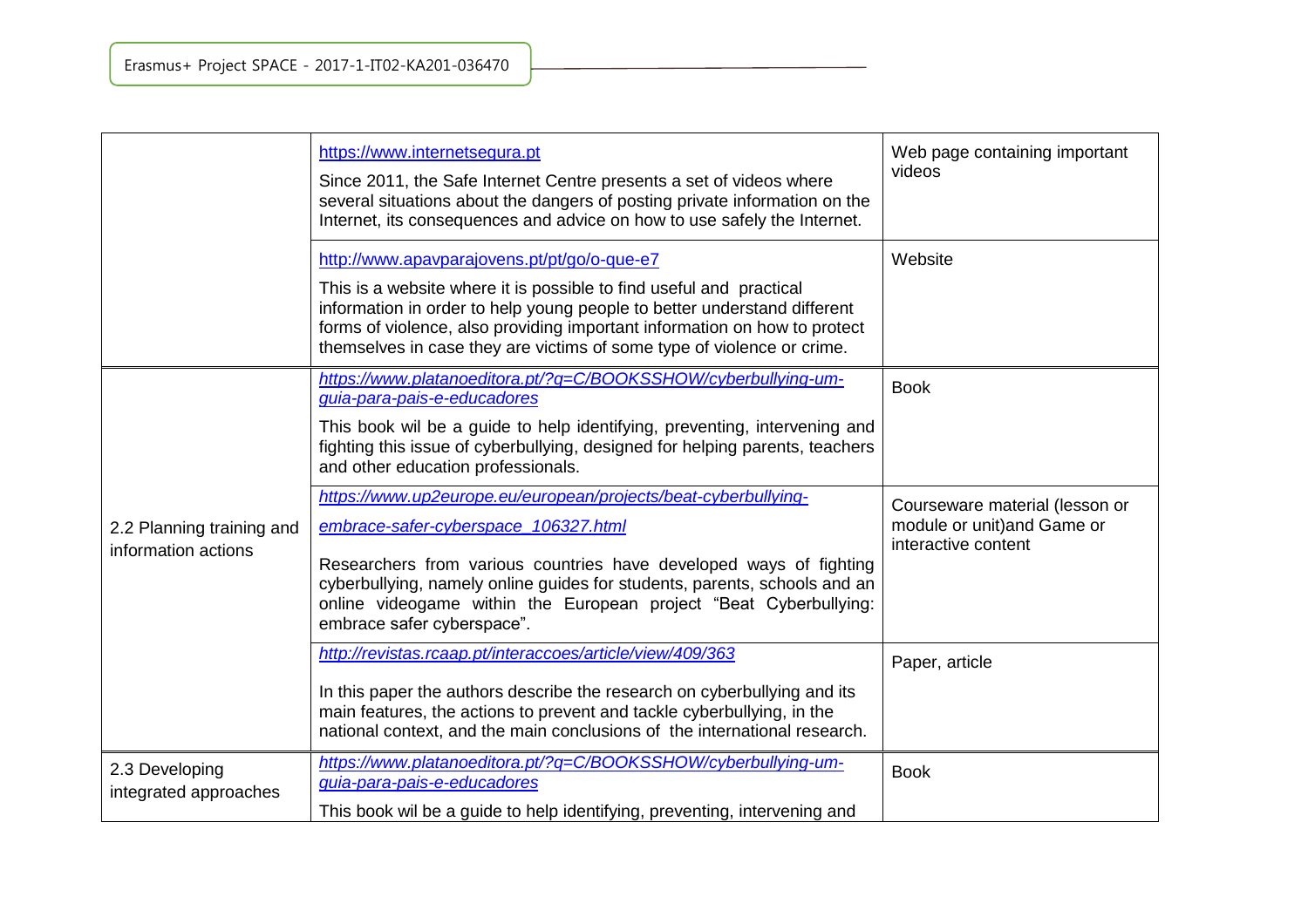|                       | fighting this issue of cyberbullying, designed for helping parents, teachers<br>and other education professionals.                                                                                                                                                                                                                                                        |                                         |
|-----------------------|---------------------------------------------------------------------------------------------------------------------------------------------------------------------------------------------------------------------------------------------------------------------------------------------------------------------------------------------------------------------------|-----------------------------------------|
|                       | www.lasics.uminho.pt/ojs/index.php/lmc/article/download/463/434                                                                                                                                                                                                                                                                                                           | Lecture paper                           |
|                       | In this paper, the author presents a Training manual on Cyberbullying<br>based on a research which is divided into four modules providing a<br>general introduction on the competences and the strategies of training,<br>the use of new technologies, safety on the Net, cyberbullying and finally<br>some European approaches in the process of fighting cyberbullying. |                                         |
|                       | https://www.publico.pt/2017/04/03/tecnologia/noticia/investigadores-de-<br>oito-paises-criam-novos-meios-de-combate-a-cyberbullying-1767497                                                                                                                                                                                                                               | Newspaper article                       |
|                       | In this newspaper article, a research done about this topic of<br>cyberbullying is presented as a guide for pupils, parents and schools,<br>including a videogame, are the tools created by na Erasmus+ project to<br>help fighting cyberbullying.                                                                                                                        |                                         |
| 3.1 Approaches to     | http://www.internetsegura.pt/videos<br>The Safe Internet Centre provides a set of resources (PowerPoint, films,<br>flyers and others) that may be used not only to learn about the use of the<br>Internet, but also about to show others how it should be done.                                                                                                           | Web page containing important<br>videos |
| prevent cyberbullying | https://www.youtube.com/watch?v=poiUpkmVDTg<br>This is one of the many films released in 2016 by the Safe Internet<br>Centre which provides a set of resources that may be used not only to<br>learn about the use of the Internet, but also about to show others how it<br>should be done.                                                                               | Video                                   |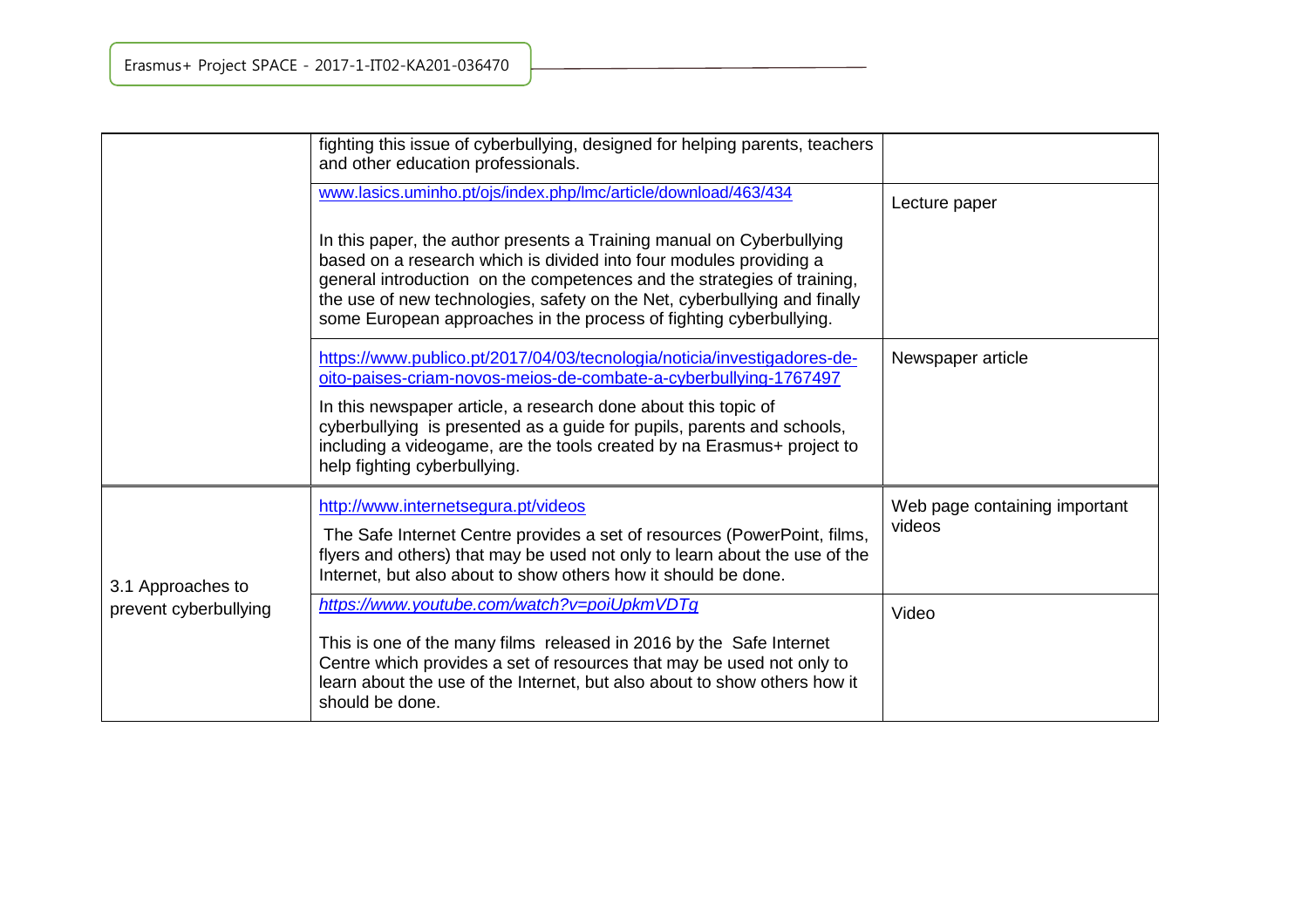|                             | http://www.seguranet.pt/pt/recursos/jogos-quantos-queres-dirigidos-ao-<br>20-ciclo<br>The Seguranet integrates the Consortium for Safer Internet Center since<br>2014 and promotes since then, the safe, critical and wise use of the<br>Internet, providing a set of digital educational resources (Cartoons, online<br>games, etc.). This is one example of a game created in 2016. | Game or interactive content |
|-----------------------------|---------------------------------------------------------------------------------------------------------------------------------------------------------------------------------------------------------------------------------------------------------------------------------------------------------------------------------------------------------------------------------------|-----------------------------|
|                             | http://www.seguranet.pt/pt/recursos/regras-do-jogo-do-ciberespaco-com-<br>phineas-e-ferb-2<br>The Seguranet integrates the Consortium for Safer Internet Center since<br>2014 and promotes since 2014, the safe, critical and wise use of the<br>Internet, providing a set of digital educational resources (Cartoons, online<br>games, etc.). This is one example of the resources.  | Video                       |
| 3.2 Supporting strategies   | https://www.portoeditora.pt/paisealunos/para-os-<br>pais/noticia/ver/?id=28305&langid=1<br>Newsletter article published in an educational site where Cyberbullying is<br>described as well as strategies to fight it.                                                                                                                                                                 | Newsletter article          |
|                             | https://www.internetsegura.pt/projecto<br>The Internet Segura (Safe internet) Project follows these goals: to fight<br>illegal contents, to reduce the consequences of illegal and harmful<br>contents, to promote the safer use of the Internet and finally to make<br>society aware for the risks linked to the use of the Internet.                                                | Webpage                     |
| 4.1 Online<br>communication | https://www.internetsegura.pt/projecto<br>The Internet Segura (Safe internet) Project follows these goals: to fight<br>illegal contents, to reduce the consequences of illegal and harmful<br>contents, to promote the safer use of the Internet and finally to make<br>society aware for the risks linked to the use of the Internet since 2007.                                     | Webpage                     |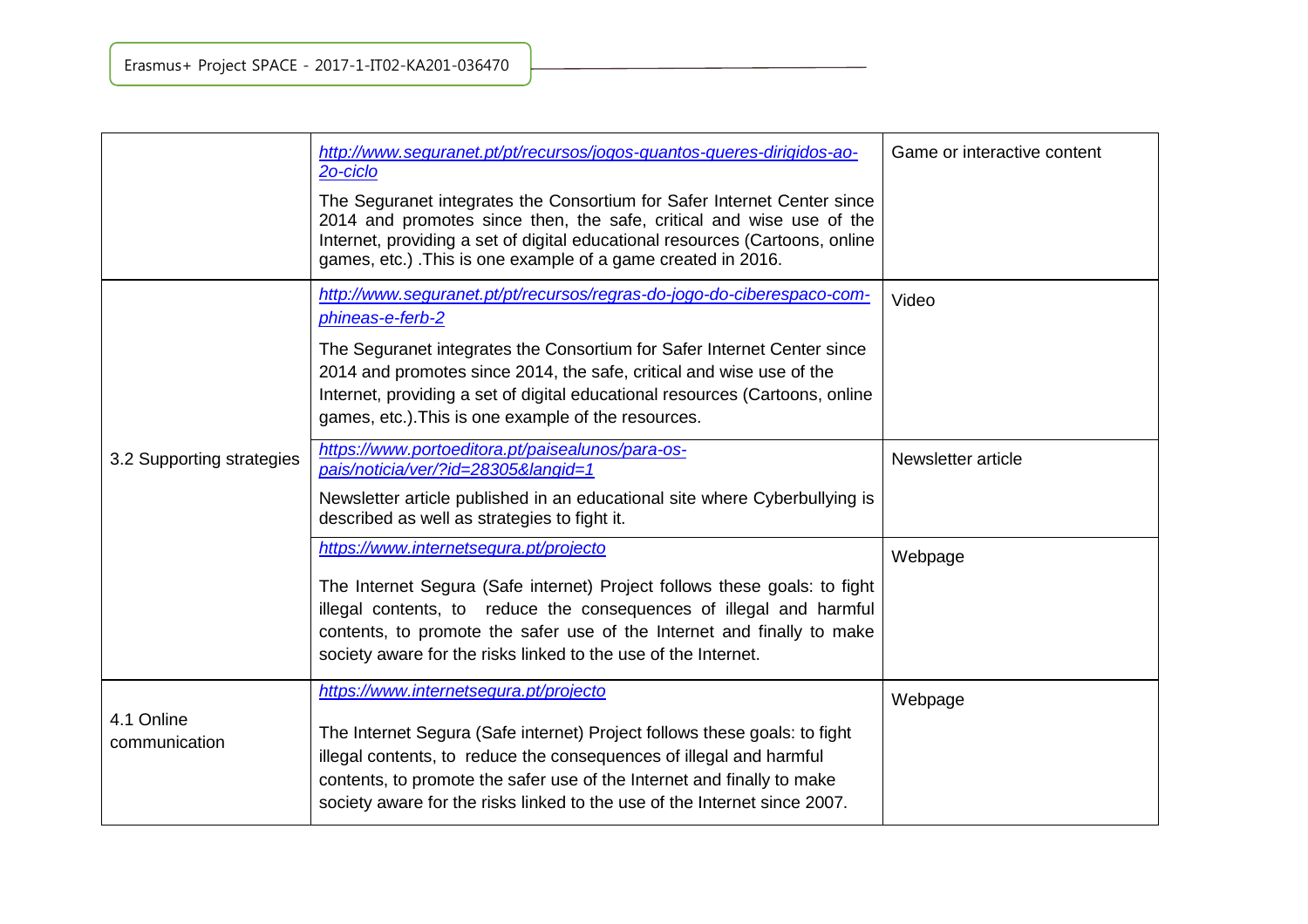|                                 | http://www.internetsegura.pt/videos                                                                                                                                                                                                                                                                                                                                           |                   |
|---------------------------------|-------------------------------------------------------------------------------------------------------------------------------------------------------------------------------------------------------------------------------------------------------------------------------------------------------------------------------------------------------------------------------|-------------------|
|                                 | This is a video from the Internet Segura (Safe internet) Project which<br>follows these goals: to fight illegal contents, to reduce the consequences<br>of illegal and harmful contents, to promote the safer use of the Internet<br>and finally to make society aware for the risks linked to the use of the<br>Internet since 2007.                                         | Webpage's video   |
|                                 | https://www.publico.pt/2016/06/13/sociedade/noticia/o-cyberbullying-<br>deve-ser-tratado-como-o-que-realmente-e-violencia-1733513                                                                                                                                                                                                                                             | Newspaper article |
|                                 | In this newspaper article, Luzia de Oliveira Pinheiro, a university<br>professor has studied for six years the stalking on the internet<br>(cyberbullying e cyberstalking), concluding that 11% university students<br>have been victims of cyberbullying.                                                                                                                    |                   |
|                                 | https://pplware.sapo.pt/internet/dia-internet-mais-segura-dicas-ouro/                                                                                                                                                                                                                                                                                                         | Webpage           |
|                                 | This webpage analyses several social networks and shows the tools<br>everyone can use in each one of them to protect their personal data.                                                                                                                                                                                                                                     |                   |
|                                 | http://www.seguranet.pt/sites/default/files/www_pt.pdf                                                                                                                                                                                                                                                                                                                        | Courseware        |
| 4.2 Safe use of social<br>tools | "The Web We Want - A Rede que queremos" is a textbook created and<br>designed for teeanagers which refers to and explores their rights and<br>responsibilities and makes them reflect about their own behaviour and<br>their peers' behaviour when interacting within the social tools.                                                                                       | material          |
|                                 | http://21tic.blogspot.pt/2012/10/cuidados-ter-na-utilizacao-das-redes.html                                                                                                                                                                                                                                                                                                    | Paper, article    |
|                                 | Article describing a conference which took place in the Day of the Safe<br>Internet in 2012 designed for students, teachers and parents, about the<br>following topic: "The Rights and Duties when surfingthe internet" and the<br>slogan "Connect yourself (to the Internet), but with respect", to promote<br>a safer and responsible use of the Internet and the computer. |                   |
| 5.1 Online privacy and          | https://www.internetsegura.pt/riscos-e-prevencoes/roubo-de-identidade                                                                                                                                                                                                                                                                                                         | Webpage's article |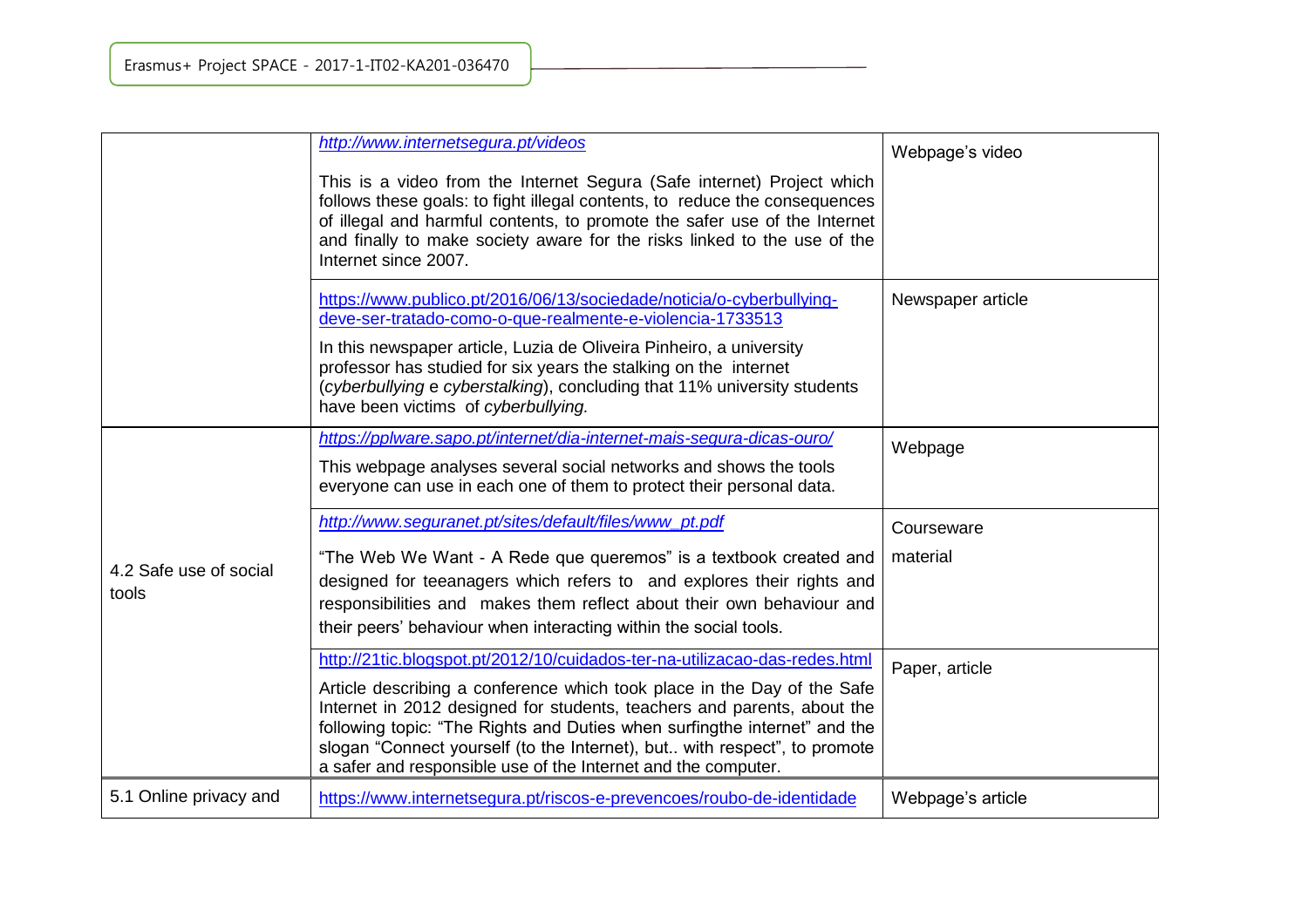| reputation            | This is a topic from the Internet Segura (Safe internet) Project which<br>follows these goals: to fight illegal contents, to reduce the consequences<br>of illegal and harmful contents, to promote the safer use of the Internet<br>and finally to make society aware for the risks linked to the use of the<br>Internet since 2007.  |                             |
|-----------------------|----------------------------------------------------------------------------------------------------------------------------------------------------------------------------------------------------------------------------------------------------------------------------------------------------------------------------------------|-----------------------------|
|                       | https://www.internetsegura.pt/videos?combine=&field_tagsvideos_tid=All<br>&page=3                                                                                                                                                                                                                                                      | Webpage's videos            |
|                       | These are videos from the Internet Segura (Safe internet) Project which<br>follows these goals: to fight illegal contents, to reduce the consequences<br>of illegal and harmful contents, to promote the safer use of the Internet<br>and finally to make society aware for the risks linked to the use of the<br>Internet since 2007. |                             |
|                       | http://www.sequranet.pt/pt/recursos/checklist-sobre-sequranca-no-<br>computador                                                                                                                                                                                                                                                        | Webpage                     |
|                       | The Centro SeguraNet promotes, since 2004, the safe, critical and wise<br>use of the Internet and the mobile gadgets and this is an example of a<br>checklist on computer's safety.                                                                                                                                                    |                             |
|                       | http://www.seguranet.pt/pt/recursos?f%5B0%5D=tipo%3A136&f%5B1%5<br>$D = nivel\%3A130$                                                                                                                                                                                                                                                  | Game or interactive content |
|                       | The Centro SeguraNet promotes, since 2004, the safe, critical and wise<br>use of the Internet and the mobile gadgets, through a variety of<br>resources. The app Pisca Mega Quiz allows the testing of knowledge<br>about digital security in what concerns the gadgets, behaviour and<br>learning.                                    |                             |
|                       | https://www.publico.pt/2018/01/28/tecnologia/noticia/escolha-o-que-<br>mantem-privado-na-internet-1800902                                                                                                                                                                                                                              | Webpage                     |
| 5.2 Safety on the web | In this newspaper article, the journalist alerts the readers for the fact that<br>it isn't possible to surf the Net without leaving a trace and points out<br>measures the companies provide to define the personal data revealed<br>online.                                                                                           |                             |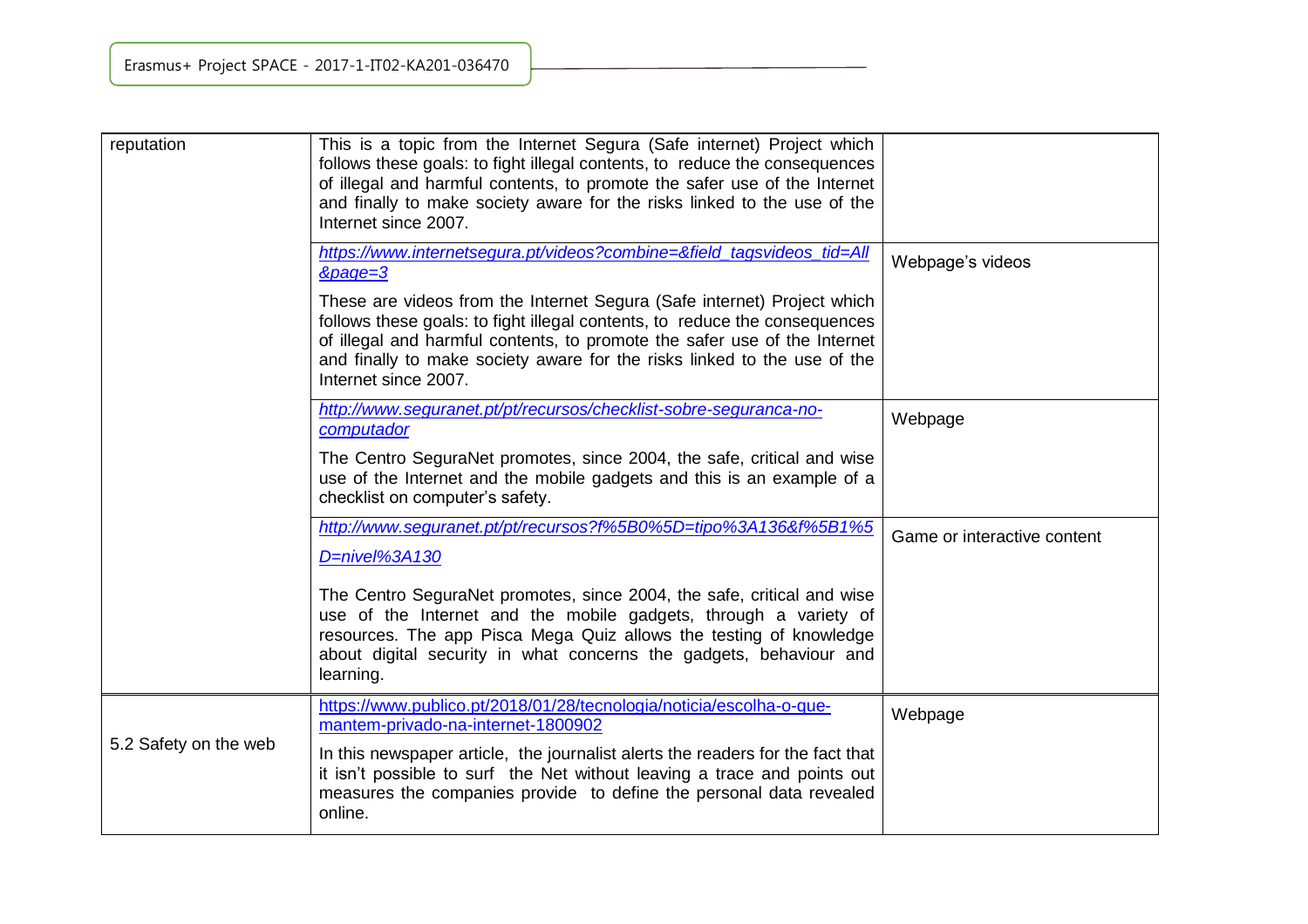|                                      | https://www.deco.proteste.pt/netvivaesegura/<br>In this article, it is referred a partnership between Google and the<br>Portuguese Consumers' Defence Association which was established with<br>the aim of promoting a better safety using the Internet and to call the<br>attention for the importance of protecting the privacy of each one of us<br>when using the internet. Consequently, they created the papers NETtalks<br>where people, especially young people, can exchange information and<br>knowledge and discuss topics related to the digital world, in a interactive<br>way. | Paper, article |
|--------------------------------------|----------------------------------------------------------------------------------------------------------------------------------------------------------------------------------------------------------------------------------------------------------------------------------------------------------------------------------------------------------------------------------------------------------------------------------------------------------------------------------------------------------------------------------------------------------------------------------------------|----------------|
|                                      | https://tek.sapo.pt/expert/artigos/curso-gratuito-quer-ajudar-pais-e-<br>educadores-com-a-seguranca-online-dos-mais-novos<br>Online newspaper article about an online course designed for parents<br>and tutors where topics like learning how to use the new media, fake<br>news, cyberbullying, online dating and sexting.                                                                                                                                                                                                                                                                 | Paper article  |
|                                      | https://www.dn.pt/sociedade/interior/10-a-20-dos-jovens-sao-vitimas-de-<br>cyberbullying-5141247.html<br>This newspaper article refers to a new book published to help preventing<br>and fighting cyberbullying through the internet which affects between 10<br>to 20% of Portuguese young people.                                                                                                                                                                                                                                                                                          | Paper article  |
| 6.1 Reporting<br>cyberbullying cases | http://sicnoticias.sapo.pt/programas/reportagemespecial/2017-05-28-<br>Uma-em-cada-dez-criancas-ja-foi-vitima-de-cyberbullying<br>This newspaper article refers to a new book published to help preventing<br>and fighting cyberbullying through the internet which affects between 10<br>to 20% of Portuguese young people.                                                                                                                                                                                                                                                                 | TV news        |
|                                      | http://kids.pplware.sapo.pt/kids/estao-a-insultar-me-na-internet-o-que-<br>posso-fazer/<br>In this webpage, some advice is given to young people who are victims of<br>cyberbullyng.                                                                                                                                                                                                                                                                                                                                                                                                         | Webpage        |